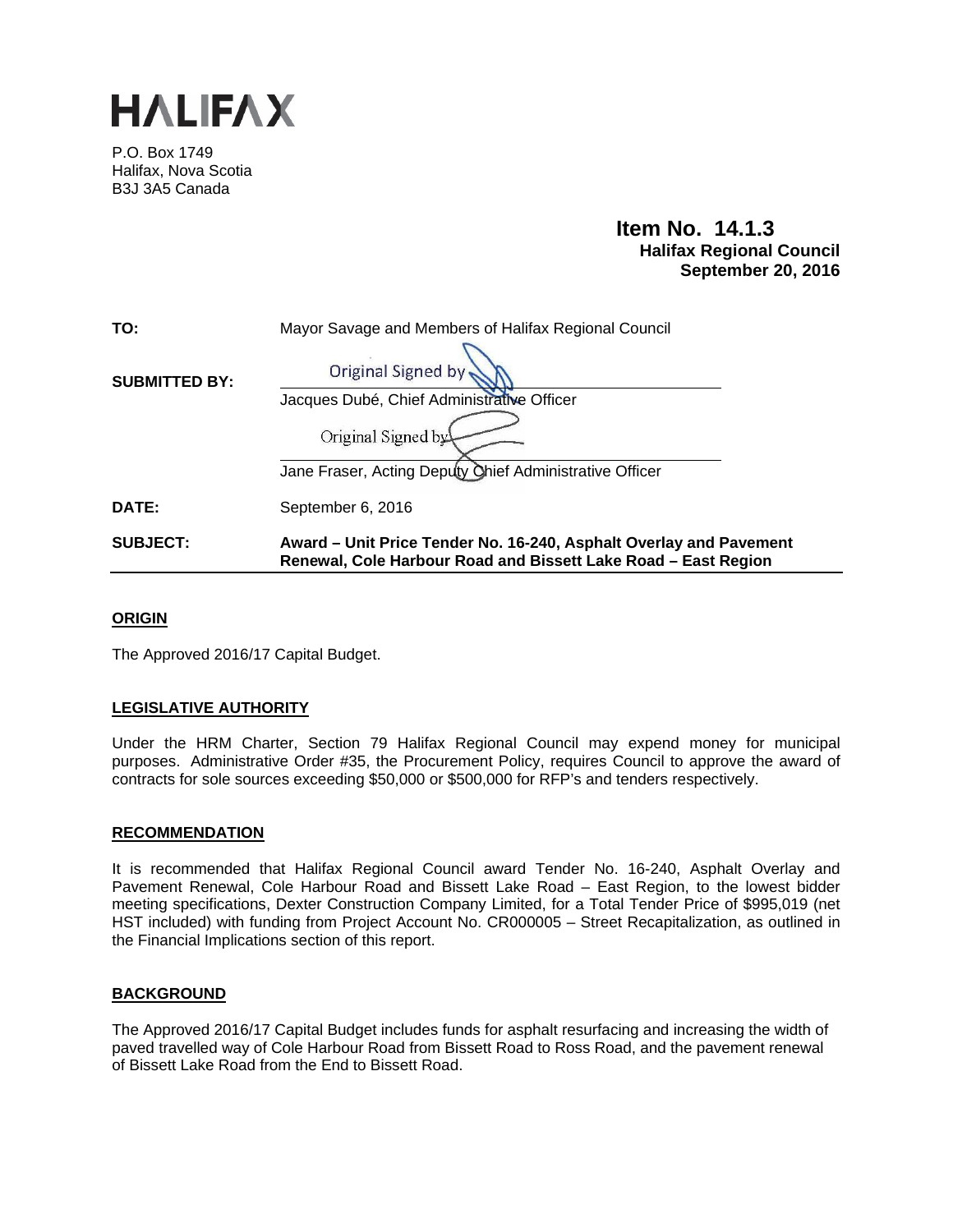# **DISCUSSION**

Tender No. 16-240 was publicly advertised on the Province of Nova Scotia's Procurement website on August 22, 2016 and closed on September 1, 2016. Bids were received from following companies:

| <b>Name of Company</b>                           | <b>Bid Price (net HST included)</b> |  |
|--------------------------------------------------|-------------------------------------|--|
| Dexter Construction Company Limited              | $$995,019$ *                        |  |
| <b>Cumberland Paving and Contracting Limited</b> | \$1,010,532                         |  |
| Ocean Contractors Limited                        | \$1,148,481                         |  |
| Atlantic Road Construction and Paving Limited    | \$1,154,803                         |  |
| <b>Basin Contracting Limited</b>                 | \$1,708,680                         |  |

### **\*recommended bidder**

The scope of work on Cole Harbour Road from Bissett Road to Ross Road generally consists of the preparation of the existing road for asphalt overlay, including cold planing (profile planing) of the existing asphalt surface, planer patching, and profile correction, placement of Type B-HF asphaltic concrete where the width of the existing paved travelled way will increase, and asphaltic concrete surfacing with Type C-HF asphaltic concrete generally followed with driveway reconnections and pavement marking application. The work on Bissett Lake Road from the End to Bissett Road generally consists of full depth asphalt removal, the placement of Type 1 gravel, asphaltic concrete, shoulder gravel, and all associated reinstatement.

The total performance of the work shall be completed within 8 weeks from the start date indicated on the Order to Start Work. The contractor can choose to perform work in 2016, 2017, or start this work in 2016 and complete it in 2017. The time to complete the total performance of work shall be calculated from the Order to Start Work to the day of winter shut down in 2016. The number of weeks calculated shall resume on the Monday following removal of weight restrictions in 2017.

This is a **UNIT PRICE** contract and the cost will be dependent upon the actual quantities measured and approved by the HRM Project Manager.

There are no Local Improvement Charges associated with this work.

## **FINANCIAL IMPLICATIONS**

Based on the lowest tendered price of \$954,125 plus net HST of \$40,894, for a net total of \$995,019, funding is available in the Approved 2016/17 Capital Budget from Project Account No. CR000005 – Street Recapitalization. The budget availability has been confirmed by Finance.

| <b>Budget Summary:</b> | Project Account No. CR000005 - Street Recapitalization      |                            |  |
|------------------------|-------------------------------------------------------------|----------------------------|--|
|                        | <b>Cumulative Unspent Budget</b><br>Less: Tender No. 16-240 | \$12,646,695<br>$995.019*$ |  |
|                        | <b>Balance</b>                                              | \$11.651.676               |  |

\*The projects included in this tender were estimated in the Approved 2016/17 Capital Budget at \$1,410,000.

The balance of funds will be used to implement the remaining 2016/17 Street Recapitalization projects approved by Council.